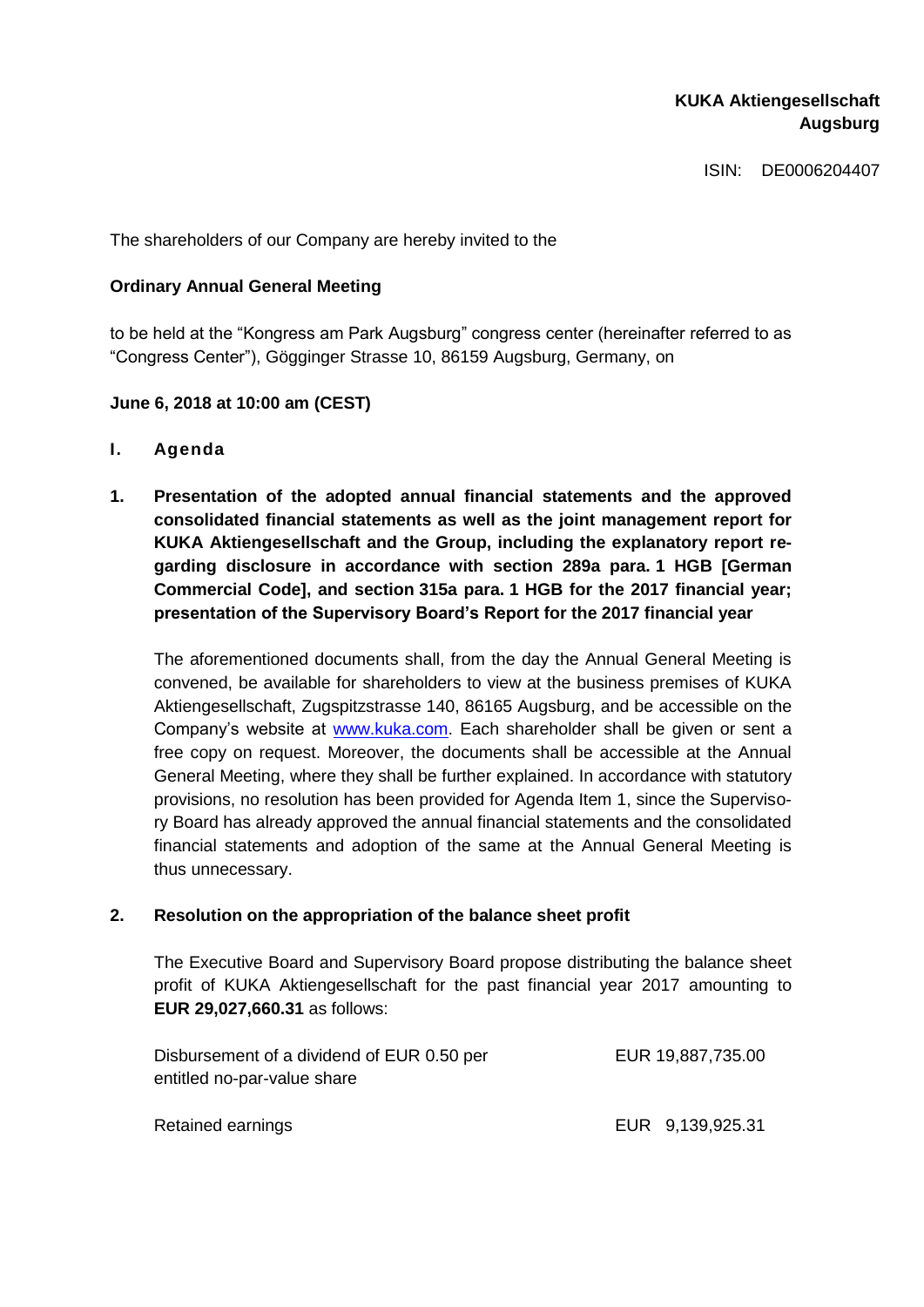The number of entitled no-par-value shares, at the time the Annual General Meeting was convened, amounts to 39,775,470 no-par-value shares (ISIN DE0006204407).

As of the time at which the Annual General Meeting was convened, KUKA Aktiengesellschaft did not hold any treasury shares. If the Company does hold treasury shares at the time at which the Annual General Meeting is held, such shares are not entitled to dividends. In this case, an adapted resolution will be submitted for voting at the Annual General Meeting proposing to pay out an unchanged dividend of EUR 0.50 per entitled no-par-value share and increase the retained earnings while reducing the disbursement.

# **3. Resolution on approving the discharge from responsibility of the members of the Executive Board**

The Executive Board and the Supervisory Board propose that the members of the Executive Board be discharged from responsibility for the 2017 financial year.

It is planned that shareholders at the Annual General Meeting shall decide on the discharge from responsibility of the members of the Executive Board as a whole.

# **4. Resolution on approving the discharge from responsibility of the members of the Supervisory Board**

The Executive Board and the Supervisory Board propose that the members of the Supervisory Board be discharged from responsibility for the 2017 financial year.

It is planned that shareholders at the Annual General Meeting shall decide on the discharge from responsibility of the members of the Supervisory Board as a whole.

# **5. Resolution on approval of the remuneration system for members of the Executive Board**

Pursuant to section 120 para. 4 AktG [German Stock Corporation Act], the Annual General Meeting can pass resolutions regarding approval of the compensation system for Executive Board members. This option is to be exercised because the compensation system for Executive Board members was adapted in 2017 (after the Annual General Meeting on May 31, 2017).

The compensation system for members of the Executive Board is described in detail in the compensation report on pages 18 to21 of the published 2017 Annual Report. Beginning on the day on which the Annual General Meeting is convened, the 2017 Annual Report will be available for viewing by shareholders (along with the other documents mentioned in Agenda Item 1) at the business premises of KUKA Aktiengesellschaft, Zugspitzstrasse 140, 86165 Augsburg and can also be accessed on the company website at [www.kuka.com.](http://www.kuka.com/)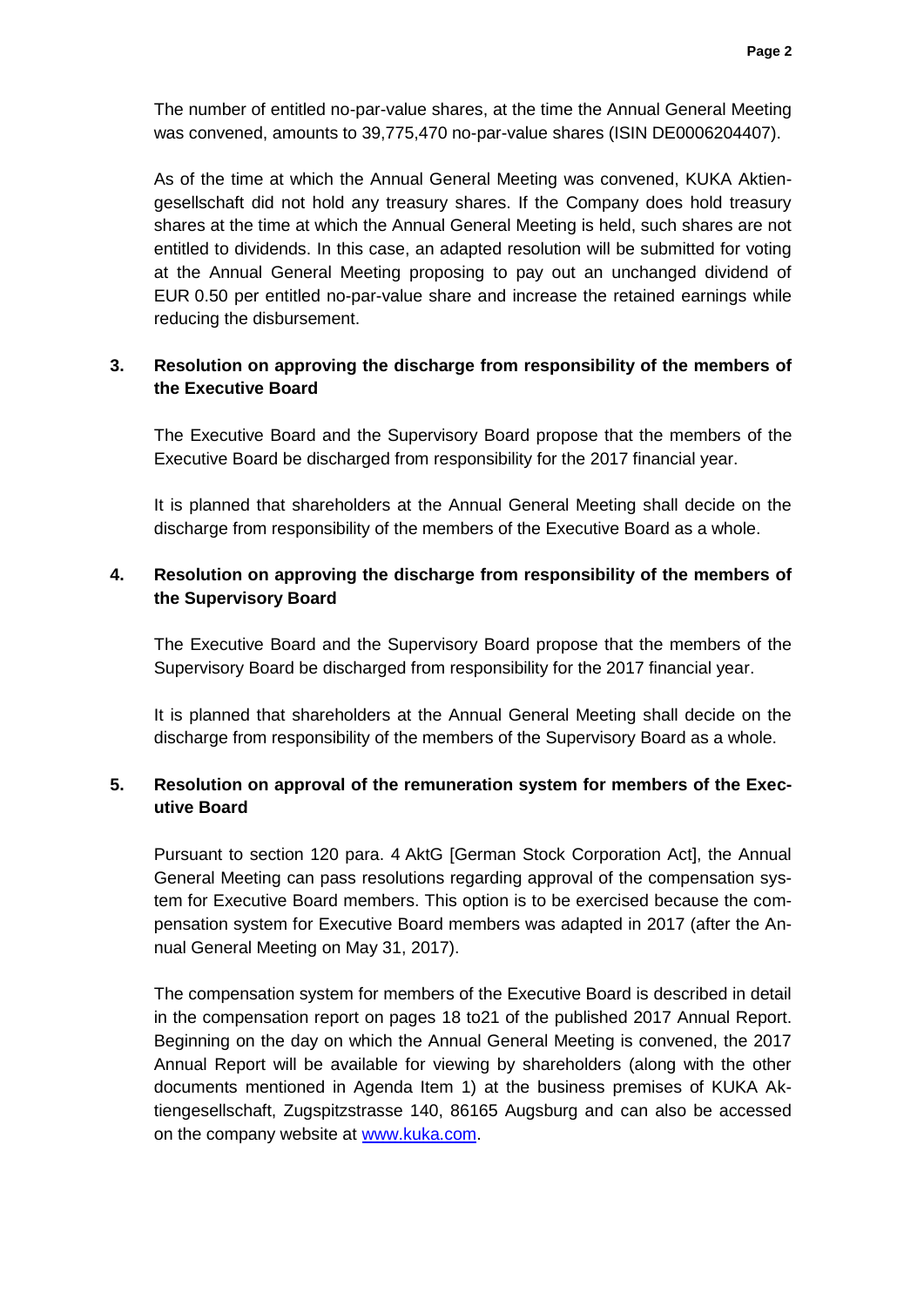The Executive Board and the Supervisory Board propose to approve the remuneration system for the members of the Executive Board of KUKA Aktiengesellschaft.

#### **6. Elections to the Supervisory Board**

The term of office of all Supervisory Board members ends on conclusion of the Ordinary Annual General Meeting on June 6, 2018.

In accordance with section 96 para. 1 and section 101 para. 1 AktG [German Stock Corporation Act] in conjunction with section 7 para. 1 no. 1 MitbestG [German Co-Determination Act] and section 10 para. 1 of the Company's Articles of Association, the Supervisory Board of KUKA Aktiengesellschaft consists of six members to be elected by the Annual General Meeting (shareholder representatives) and six members to be elected by the employees.

The Supervisory Board members of the employees were elected on April 10, 2018, in accordance with the provisions of the German Co-Determination Act [MitbestG], and with effect from the conclusion of the Ordinary Annual General Meeting of KU-KA Aktiengesellschaft on June 6, 2018.

In accordance with section 96 para. 2 sentence 1 AktG, the Supervisory Board must comprise at least 30 percent women and at least 30 percent men. The gender quota is to be met by the Supervisory Board as a whole, unless either the shareholder representatives or the employee representatives object to overall fulfillment in accordance with section 96 para. 2 sentence 3 AktG. In conjunction with the proposal of candidates to the Annual General Meeting 2018, neither the shareholder representatives nor the employee representatives objected to overall fulfillment of the gender quota.

At the time of publication of this convening of the Annual General Meeting, there are a total of four women on the Supervisory Board, thereby meeting the gender quota of 30 percent.

The Annual General Meeting is not bound by the nominations for election made by the shareholders' representatives on the Supervisory Board.

On the basis of the recommendations presented by the Supervisory Board's nomination committee, the Supervisory Board proposes that the following persons be elected to the Supervisory Board as the shareholders' representatives effective upon conclusion of the Annual General Meeting on June 6, 2018:

a) Dr. Yanmin (Andy) Gu

| Place of residence:             | Panyu, Guangzhou, Guangdong Province, China |
|---------------------------------|---------------------------------------------|
| Age:                            | 54 years                                    |
| Profession/education: Economist |                                             |
| Current activity:               | Vice President of Midea Group Co., Ltd.     |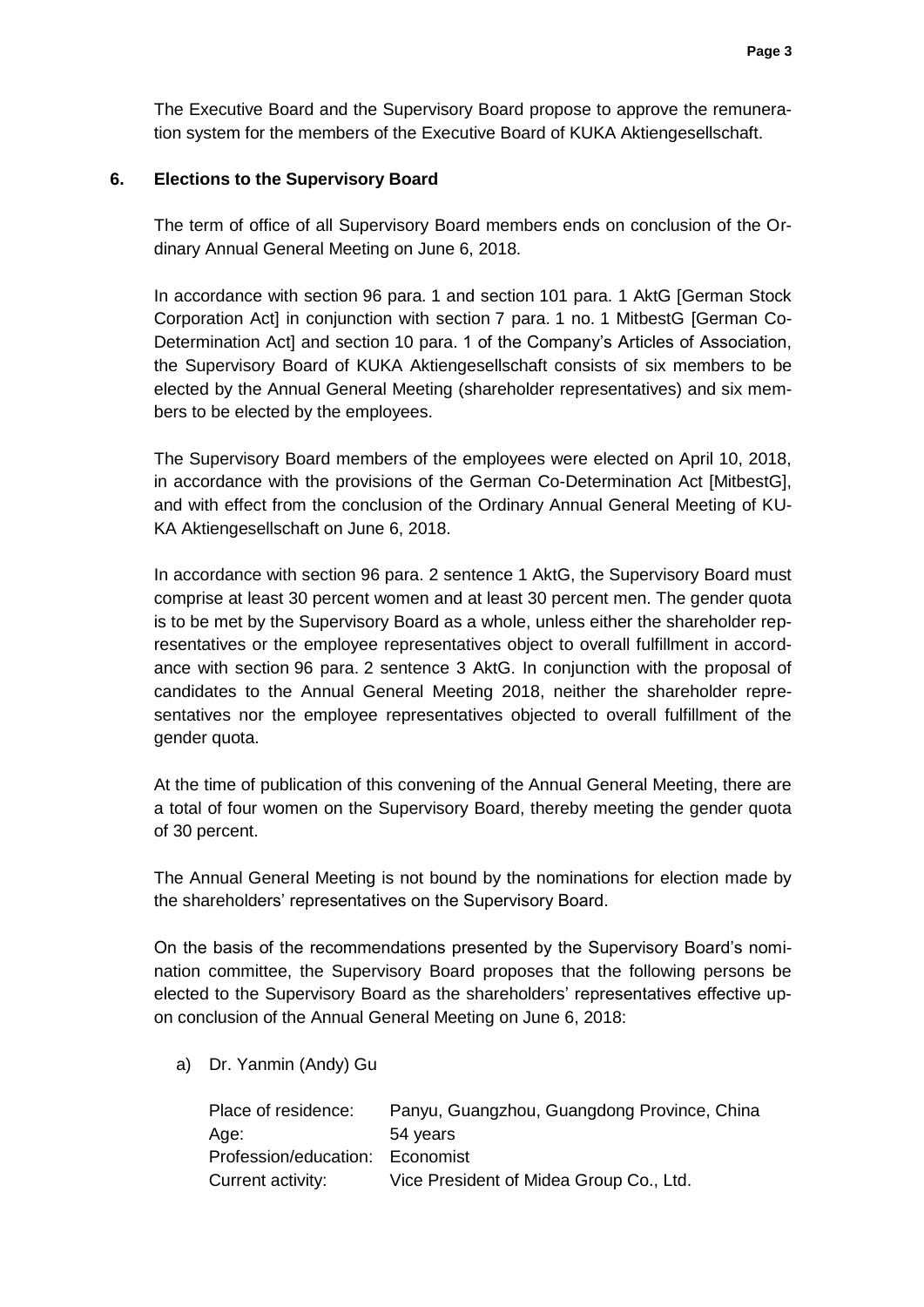b) Hongbo (Paul) Fang

| Place of residence:   | Foshan, Guangdong Province, China         |
|-----------------------|-------------------------------------------|
| Age:                  | 51 years                                  |
| Profession/education: | Economist                                 |
| Current activity:     | Chairman and CEO of Midea Group Co., Ltd. |

#### c) Professor Dr. Henning Kagermann

| Place of residence:   | Königs Wusterhausen, Germany                                        |
|-----------------------|---------------------------------------------------------------------|
| Age:                  | 70 years                                                            |
| Profession/education: | Doctor of physics                                                   |
| Current activity:     | President of Acatech – German Academy of Science<br>and Engineering |
|                       | (as of May 5, 2018, Chairman of the Board of Trus-<br>tees Acatech) |

d) Min (Francoise) Liu

| Place of residence:   | Daliang, Shunde, Guangdong Province, China        |
|-----------------------|---------------------------------------------------|
| Age:                  | 41 years                                          |
| Profession/education: | Economist                                         |
| Current activity:     | Director Human Resources of Midea Group Co., Ltd. |

e) Dr. Myriam Meyer

| Place of residence:   | Birchwil, Schweiz                |
|-----------------------|----------------------------------|
| Age:                  | 56 years                         |
| Profession/education: | Doctor in Mechanical Engineering |
| Current activity:     | <b>Managing Director mmtec</b>   |

f) Alexander Liong Hauw Tan

| Place of residence:   | Guangzhou, Guangdong Province, China |
|-----------------------|--------------------------------------|
| Age:                  | 47 years                             |
| Profession/education: | Industrial engineer                  |
| Current activity:     | Deputy CFO of Midea Group            |

Pursuant to section 5.4.3 sentence 3 of the German Corporate Governance Code (GCGC), the following is noted: in the event that he is elected to the Supervisory Board, Dr. Yanmin (Andy) Gu will run for the chairmanship of the Supervisory Board.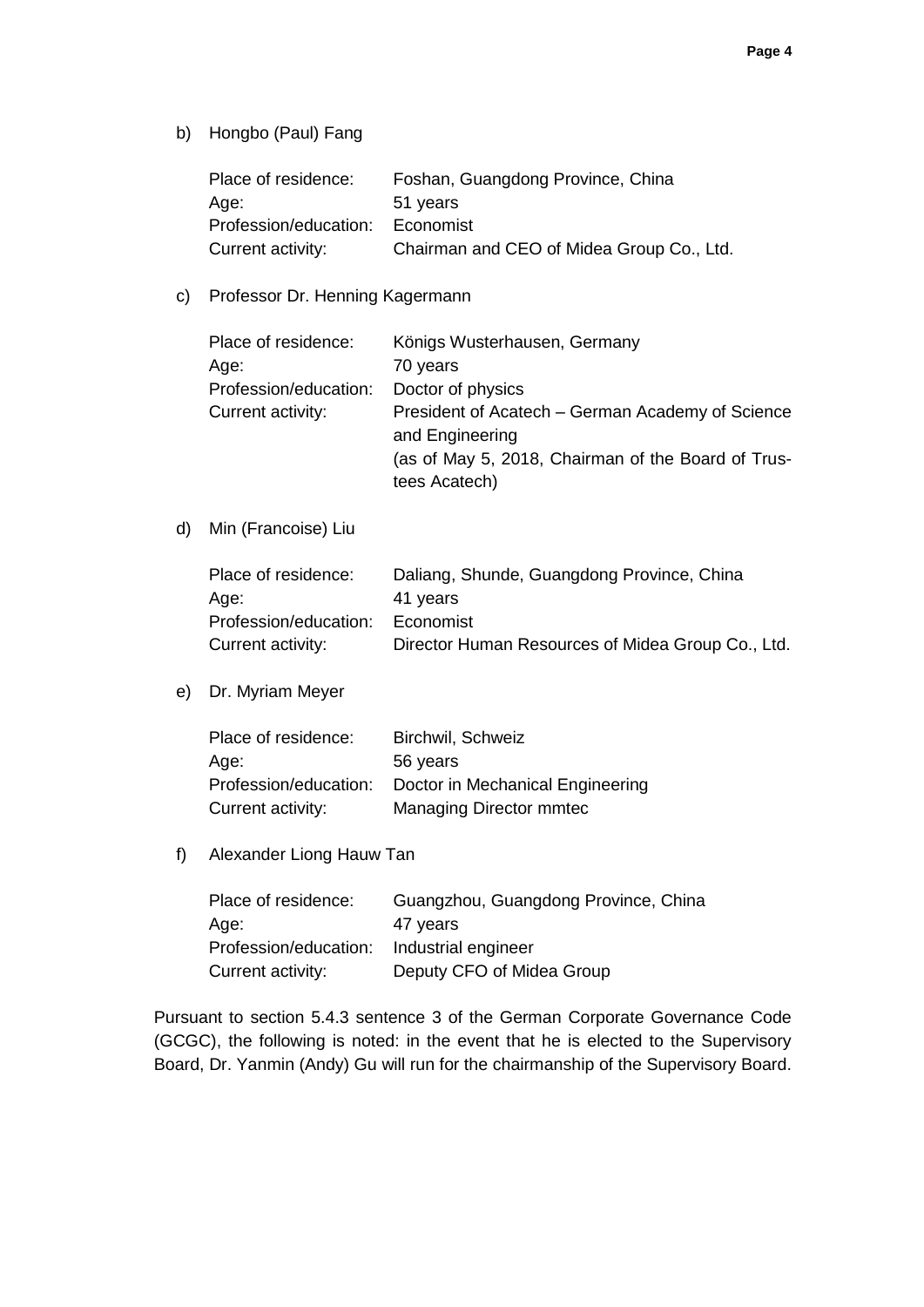**7. Election of the auditor of the annual financial statements and the consolidated financial statements for the 2018 financial year, as well as the auditor for an independent review, if applicable, of the condensed financial statements and the interim management report for the first half-year of the 2018 financial year.**

The Supervisory Board proposes, on the basis of the Audit Committee's recommendation, to resolve that KPMG AG Wirtschaftsprüfungsgesellschaft, Berlin, be elected as the auditor of the annual financial statements and the consolidated financial statements for the 2018 financial year and for an independent review of the condensed financial statements and the interim management report for the first halfyear of the 2018 financial year, if such a review of these statements is conducted.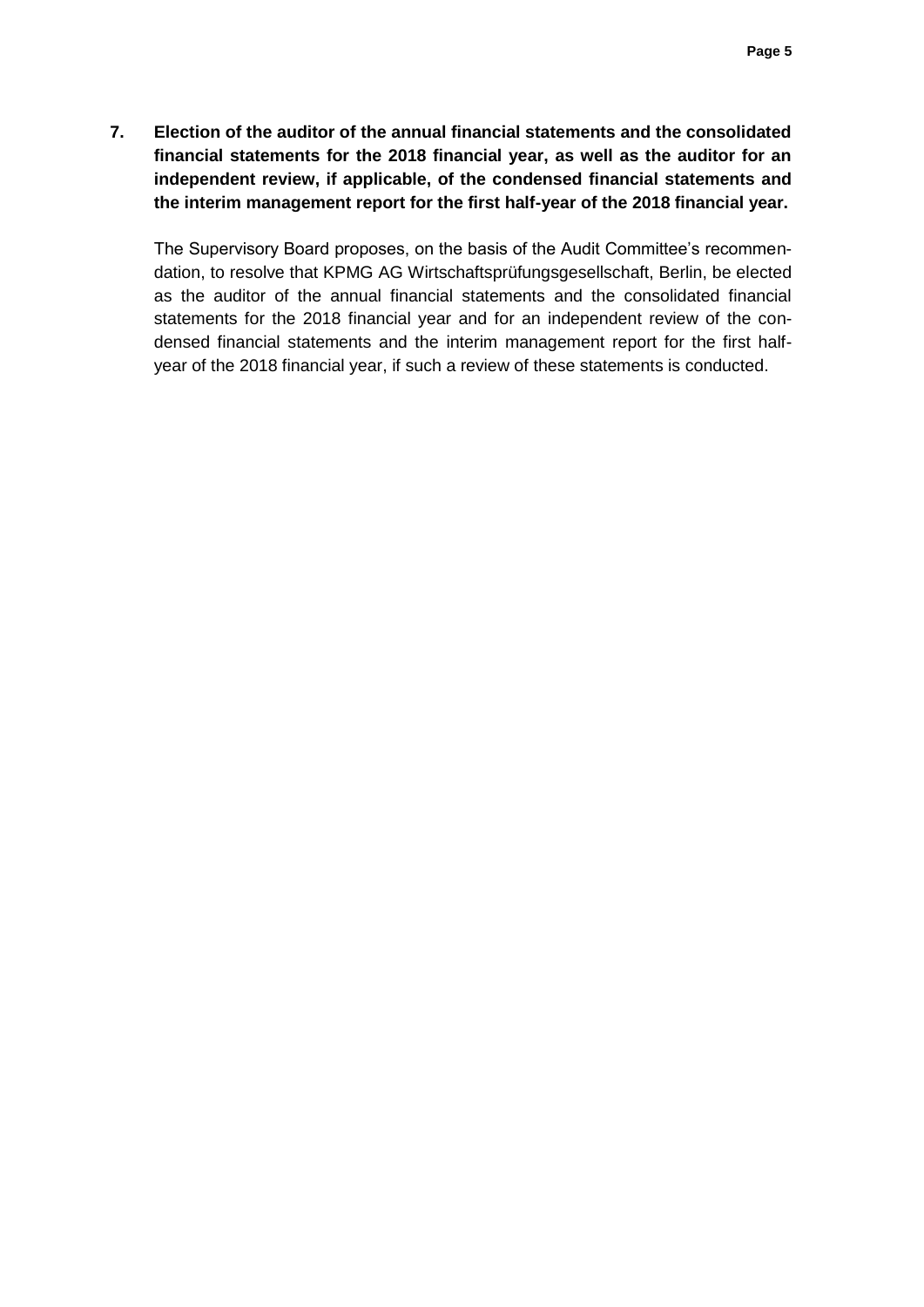## **II. Supplementary information relating to Agenda Item 6**

#### **1. Disclosures pursuant to section 125 para. 1 sentence 5 AktG**

The candidates proposed for election to the Supervisory Board under Agenda Item 6 are members of the supervisory board of the companies listed under a) and members of a comparable domestic or foreign controlling body of the companies listed under b) for each candidate.

Dr. Yanmin (Andy) Gu

a) Membership in other statutory supervisory boards

None

- b) Membership in comparable domestic/foreign controlling bodies
	- Guangdong Midea Refrigeration Equipment Co. Ltd., Foshan, China
	- Guangdong Midea Commercial Conditioning Equipment Co. Ltd., Foshan, China
	- Midea Group Wuhan Refrigeration Equipment Co. Ltd., Wuhan, China
	- Guangdong Midea Group Wuhu Refrigeration Equipment Co. Ltd., Foshan, China
	- Guangdong Midea Household Appliances Import and Export Trade Co., Ltd., Foshan, China
	- Foshan Midea Carrier Air-Conditioning Equipment Co. Ltd., Foshan, China
	- Guangdong Midea Intelligent Technologies Co. Ltd., Foshan, China
	- Midea Investment (Asia) Company Limited, Hong Kong, China
	- Midea Electric Trading (Singapore) Co. Pte. Ltd., Singapore
	- Midea Electrics Netherlands B.V., Amsterdam, Netherlands
	- Midea Intelligent Technologies (Singapore) Pte. Ltd., Singapore
	- Midea Italia S.R.L., Milan, Italy
	- Midea Electric Espana S.R.L., Madrid, Spain
	- Servotronix Motion Control Ltd., Israel

Note: The aforementioned companies belong to the Midea Group.

#### Hongbo (Paul) Fang

a) Membership in other statutory supervisory boards

None

b) Membership in comparable domestic/foreign controlling bodies

None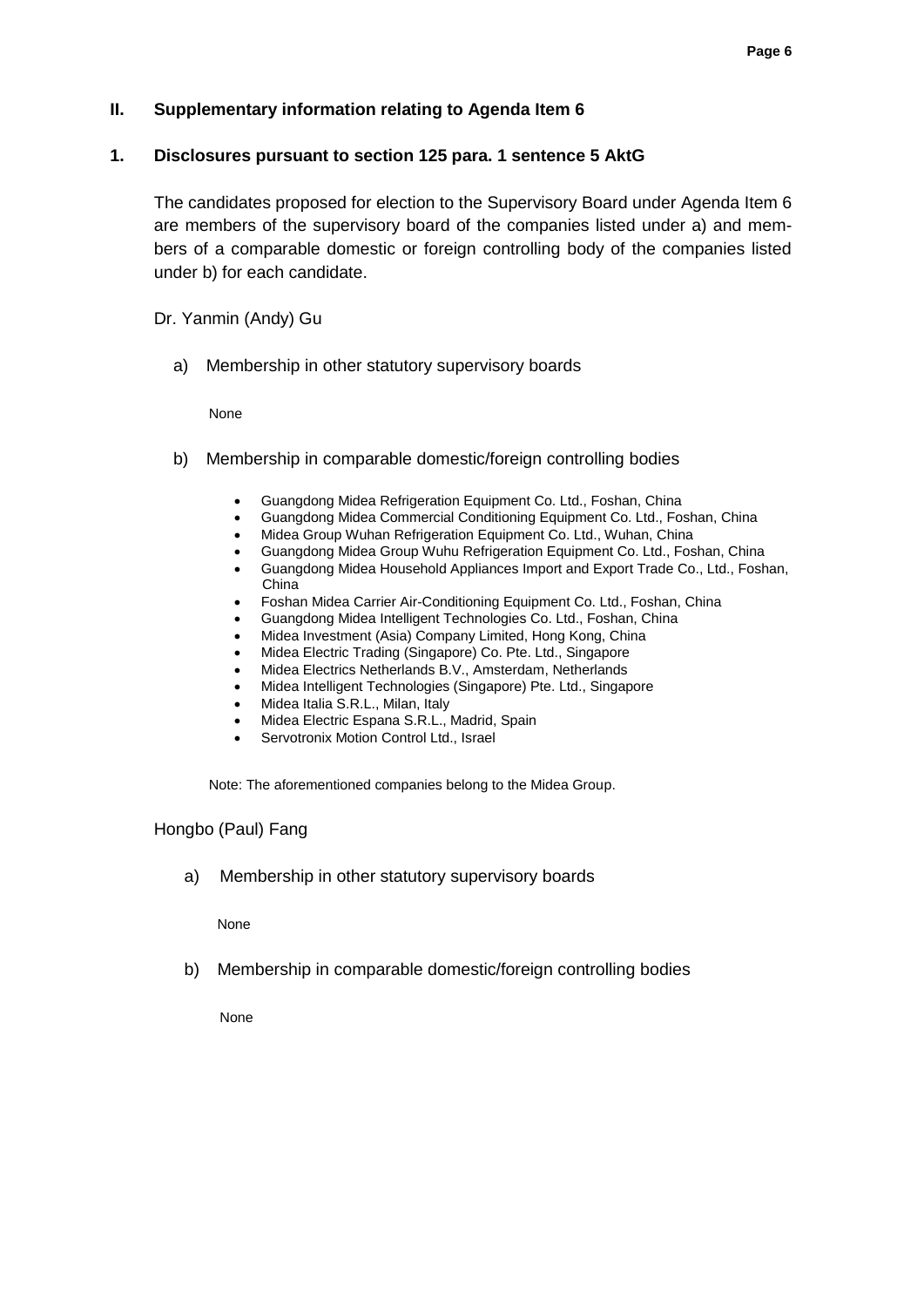#### Professor Dr. Henning Kagermann

a) Membership in other statutory supervisory boards

Deutsche Bank AG (until May 24, 2018) Deutsche Post AG Münchener Rückversicherungsgesellschaft Aktiengesellschaft

b) Membership in comparable domestic/foreign controlling bodies

None

#### Min (Francoise) Liu

a) Membership in other statutory supervisory boards

None

- b) Membership in comparable domestic/foreign controlling bodies
	- Guangdong GMCC Refrigeration Equipment Co. Ltd., Foshan, China
	- Midea Smart Home Technology Co. Ltd., Shenzhen, China
	- Guangdong Midea Smart Link Home Technology Co. Ltd., Foshan, China
	- Midea Electric Espana S.R.L., Madrid, Spain
	- Midea Polska SP.Z.O.O, Warsaw, Poland

Note: The aforementioned companies belong to the Midea Group.

## Dr. Myriam Meyer

- a) Membership in other statutory supervisory boards
	- Lufthansa Technik AG, Hamburg, Germany
- b) Membership in comparable domestic/foreign controlling bodies
	- Wienerberger AG, Vienna, Austria

#### Alexander Liong Hauw Tan

a) Membership in other statutory supervisory boards

#### None

- b) Membership in comparable domestic/foreign controlling bodies
	- Misr Refrigeration and Air Conditioning Manufacturing Company, S.A.E., Giza, Egypt

Note: The aforementioned company belongs to the Midea Group.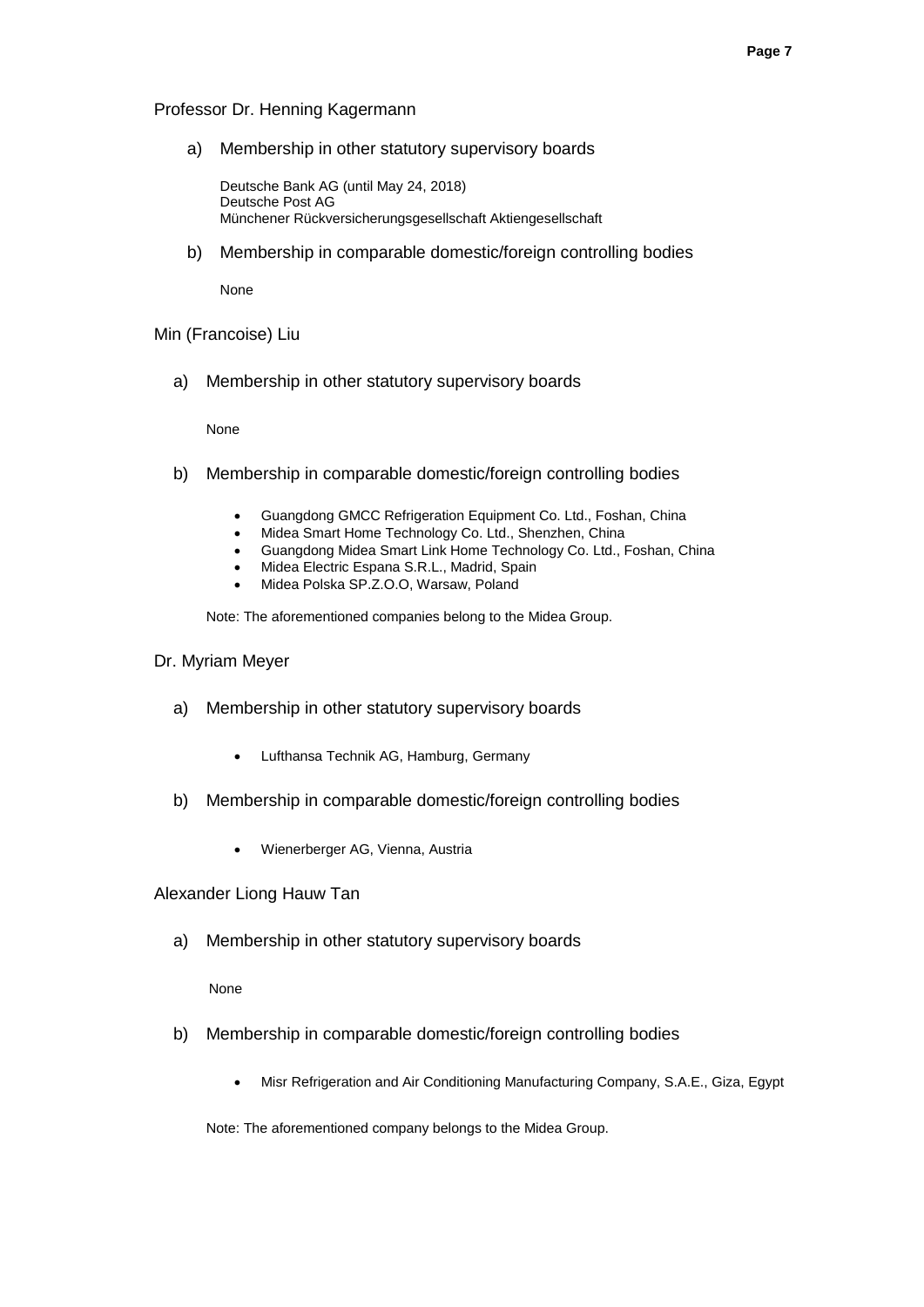# **2. Disclosures regarding section 5.4.1 para. 4 to 6 of the German Corporate Governance Code (GCGC)**

With reference to section 5.4.1 para. 4 to 6 GCGC, the following disclosures are made regarding the proposed candidates:

Dr. Yanmin (Andy) Gu is Vice President of Midea Group Co., Ltd. According to the voting rights notification dated September 1, 2017, Midea Group Co., Ltd. holds an indirect interest of 94.55% of the voting rights in KUKA Aktiengesellschaft through subsidiaries.

Mr. Hongbo (Paul) Fang is Chairman and CEO of Midea Group Co., Ltd. According to the voting rights notification dated September 1, 2017, Midea Group Co., Ltd. holds an indirect interest of 94.55% of the voting rights in KUKA Aktiengesellschaft through subsidiaries.

Ms. Min (Francoise) Liu is Director Human Resources of Midea Group Co., Ltd. According to the voting rights notification dated September 1, 2017, Midea Group Co., Ltd. holds an indirect interest of 94.55% of the voting rights in KUKA Aktiengesellschaft through subsidiaries.

Mr. Alexander Liong Hauw Tan is Deputy CFO of Midea Group Co., Ltd. According to the voting rights notification dated September 1, 2017, Midea Group Co., Ltd. holds an indirect interest of 94.55% of the voting rights in KUKA Aktiengesellschaft through subsidiaries.

The résumés of all candidates proposed for election to the Supervisory Board are accessible on the Company's website at [www.kuka.com.](http://www.kuka.com/)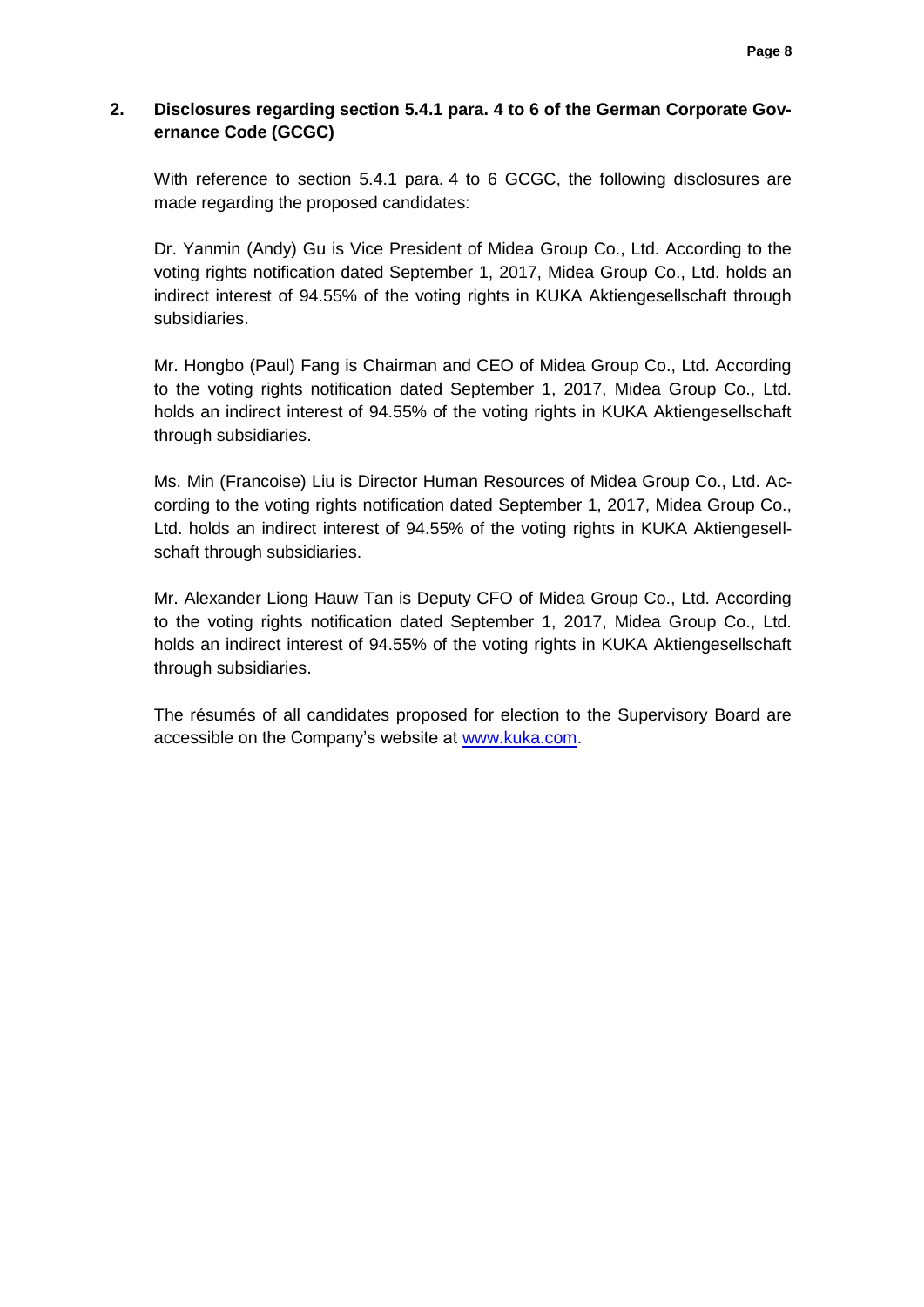## **III. Further information relating to the convening of the Annual General Meeting**

### **Total number of shares and voting rights**

The Company's share capital comprises, at the time the Annual General Meeting is convened, 39,775,470 no-par-value shares; there are no other share classes. Each share confers one vote, resulting in 39,775,470 participating and voting shares.

### **Prerequisites for attending the Annual General Meeting and exercising voting rights**

Shareholders wishing to attend the Annual General Meeting and exercise their voting right must register prior to the General Meeting. In addition, shareholders are required to provide proof of their right to attend the Annual General Meeting or to exercise voting rights. A certificate of share ownership issued in German or English by their custodian bank with reference being made to the start of the 21st day before the Annual General Meeting, namely Wednesday, May 16, 2018, 0:00 hours CEST (so-called "record date") is sufficient.

The registration and proof of share ownership must be in text form and be sent to the Company to the following address and be received no later than the seventh day prior to the General Meeting, i.e. at the latest by Wednesday, May 30, 2018, 24:00 hours, CEST:

> **KUKA Aktiengesellschaft c/o C-HV AG Gewerbepark 10 92289 Ursensollen**

**Fax: +49 (0)9628 92 99 871 e-mail: [HV@Anmeldestelle.net](mailto:HV@Anmeldestelle.net)**

With respect to attendance at the General Meeting and the exercise of voting rights, only those persons shall be deemed shareholders for the Company's purposes who have provided such proof. In this respect, the right to attend and the scope of the voting rights shall be determined exclusively on the basis of the shareholding proven as of the record date. The record date does not involve any lock-up period for the shares. Even if all or some of the shares are sold after the record date, the shares held by the shareholder as of the record date shall be authoritative for attendance and for the scope of the voting rights; i.e. any sale of shares after the record date shall not affect the right to attend or the scope of voting rights. The same shall apply accordingly to new shares or additional shares acquired after the record date. Persons who do not hold any shares yet as of the record date and become shareholders after that date shall not be entitled to attend or vote. Furthermore, the record date is not a relevant date for dividend rights.

Admission tickets to the Annual General Meeting shall be issued to the shareholders after proper receipt of the registration and proof of share ownership. To ensure timely receipt of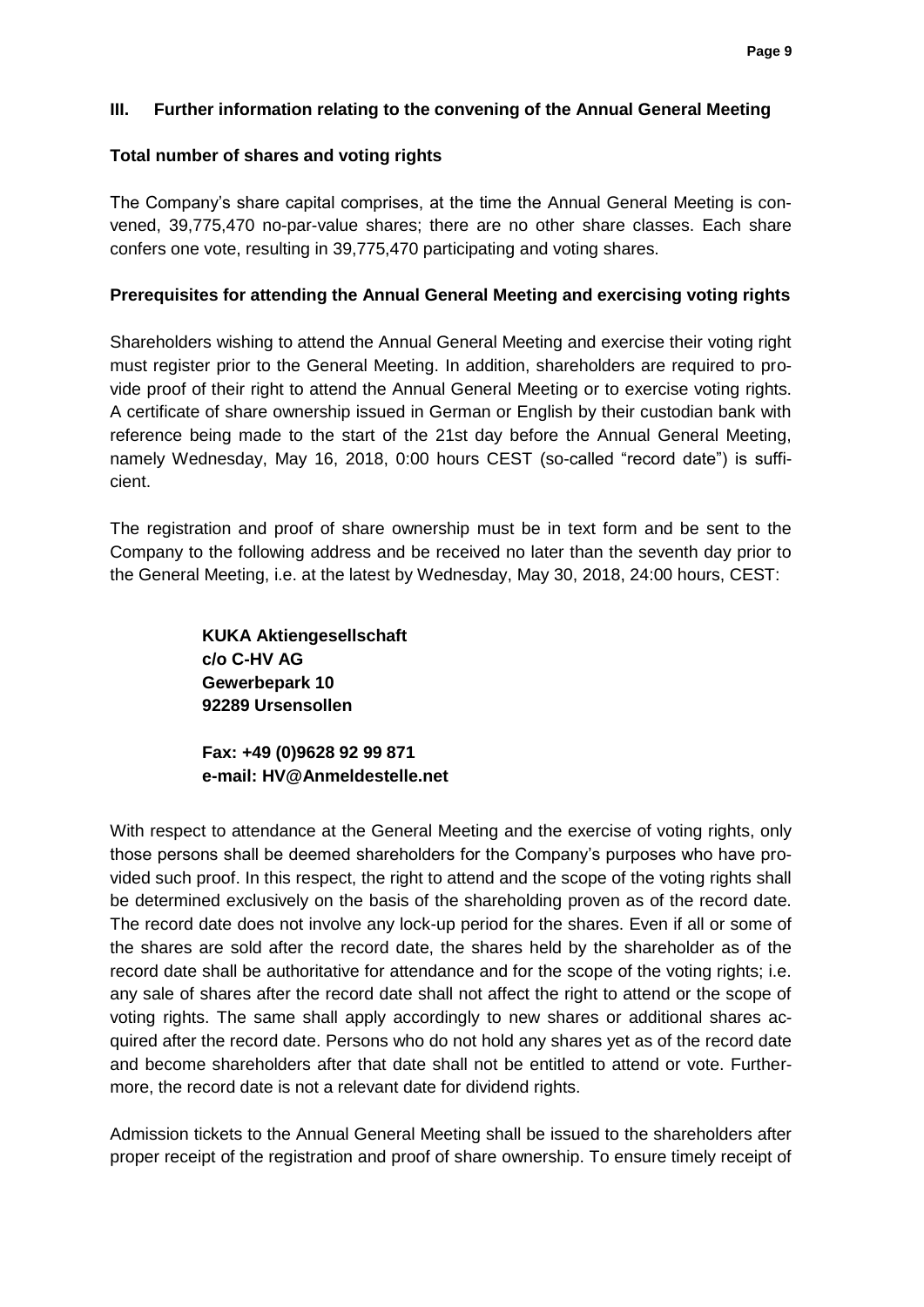admission tickets, we kindly ask shareholders to send the registration and proof of share ownership as early as possible.

## **Voting by proxy**

Shareholders may, by appropriately granting power of attorney, also exercise their voting rights at the Annual General Meeting by way of proxy, e.g. through a bank or a shareholders' association. If the shareholder appoints more than one person as a proxy, the Company may reject one or more of these persons. The requirement to register in due time and form and provide proof of share ownership in accordance with the above stipulations shall apply also in the case of voting by proxy.

In principle, any granting of power of attorney, revocation thereof and proof of authorization in relation to the Company must be in text form in accordance with section 134 para. 3 sentence 3 AktG. For granting power of attorney, shareholders may use the proxy section on the admission ticket form that they will receive after registration, or the proxy form that can be downloaded from the Company's website at [www.kuka.com.](http://www.kuka.com/) Shareholders shall also have the option of issuing special power of attorney in text form. Until the beginning of voting at the Annual General Meeting, the following address, fax number and e-mail address shall be available for sending proof of authorization as a proxy and for revoking power of attorney:

> **KUKA Aktiengesellschaft c/o C-HV AG Gewerbepark 10 92289 Ursensollen**

**Fax: +49 (0)9628 92 99 871 e-mail: vollmacht@c-hv.com**

The entry and exit desks at the Annual General Meeting shall be available for this purpose on the day of the Annual General Meeting, from 9:00 am, at the Congress Center, Gögginger Strasse 10, 86159 Augsburg.

If a bank, a shareholders' association or any other equivalent institution, entity or person in accordance with section 135 AktG is appointed as a proxy, the text form requirement for such power of attorney shall apply neither by law nor according to the Company's Articles of Association. According to the law, it shall, in such cases, suffice if the proxy is able to validate its power of attorney. In addition, the power of attorney must be complete and refer only to the exercise of voting rights. Therefore, we advise shareholders wishing to authorize a bank, a shareholders' association or any other equivalent institution, entity or person as a proxy in accordance with section 135 AktG to confer with the proxy regarding the form that the power of attorney should take. In such cases, power of attorney shall be granted only to a specified proxy. According to section 135 para. 7 AktG, however, the effectiveness of the voting shall not be impaired by any breach of the aforementioned and specified additional requirements stated in section 135 AktG for the appointment of a proxy as stated in this section.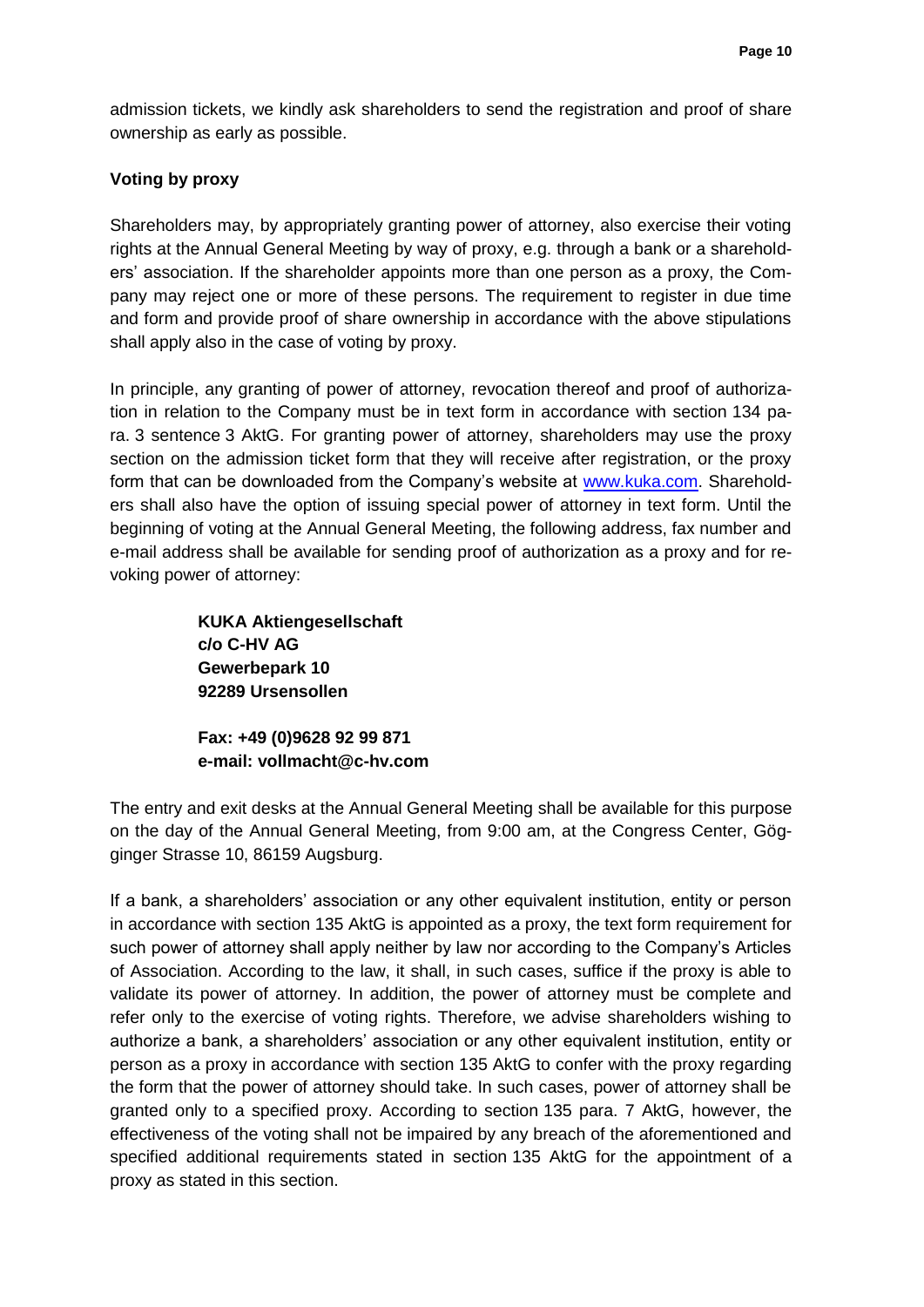We offer our shareholders the possibility of authorizing Company-appointed proxies to exercise their voting rights. The Company has laid down the following provisions for this: The exercise of voting rights by such Company-appointed proxies shall be subject to express instructions given in respect of the specific items on the agenda. Without such express instructions, voting rights shall not be deemed to have been represented. The form for granting power of attorney and issuing instructions that is sent together with the admission ticket can be used for granting power of attorney. Any granting of power of attorney (along with instructions), revocation thereof and proof of authorization in relation to the Company must be in text form. The Company must receive power of attorney for Company-appointed proxies, along with express instructions, at the latest by Monday, June 4, 2018, 24:00 hours CEST, sent to the address below:

> **KUKA Aktiengesellschaft c/o C-HV AG Gewerbepark 10 92289 Ursensollen**

**Fax: +49 (0)9628 92 99 871 e-mail: vollmacht@c-hv.com**

The entry and exit desks at the Annual General Meeting shall be available for giving, revoking and altering instructions in relation to any Company-appointed proxy on the day of the Annual General Meeting, from 9:00 am, at the Congress Center, Gögginger Strasse 10, 86159 Augsburg.

The offer of the option to authorize Company-appointed proxies to exercise voting rights shall not affect any of the aforementioned possibilities of participation and representation, including attendance in person or participation via another proxy, such as a bank or shareholders' association. All these possibilities shall remain fully open to shareholders.

## **Publication on the Company's website**

Shortly after the convening of the Annual General Meeting, the following information and documents shall be available on the Company's website at [www.kuka.com](http://www.kuka.com/) (cf. section 124a AktG):

- 1. The content of the convening notice, including an explanation as to why no resolution has been provided for Agenda Item 1, as well as the total number of shares and voting rights at the time of convening;
- 2. the documents to be made available to the General Meeting;
- 3. a form that can be used for voting by proxy.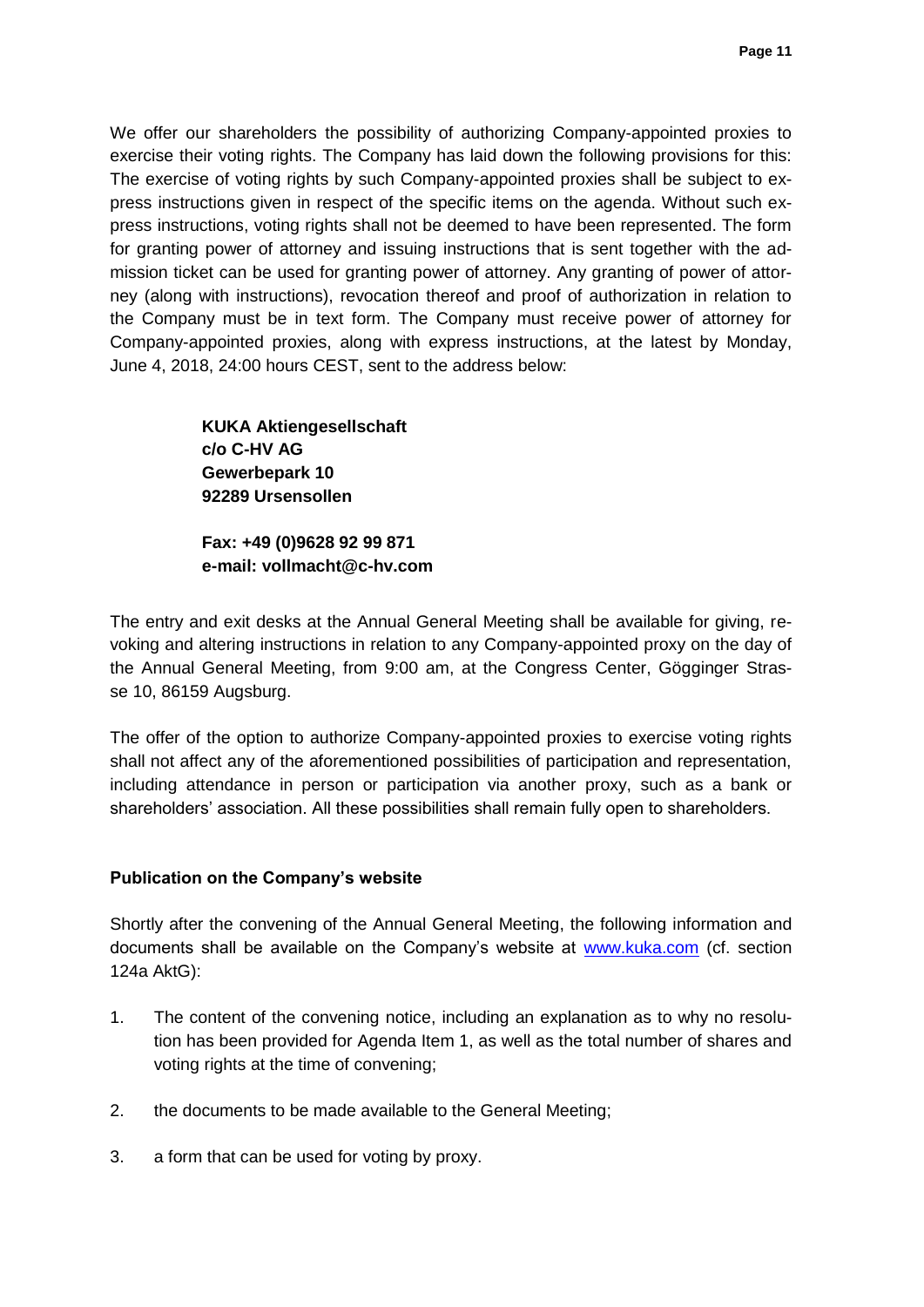# **Shareholder rights in accordance with section 122 para. 2 section 126 para. 1 section 127 and section 131 para. 1 AktG**

### **Addition to the agenda in accordance with section 122 para. 2 AktG**

Shareholders whose shares amount in aggregate to not less than one-twentieth (5%) of the share capital or represent an amount of the share capital corresponding to EUR 500,000, may request that items be included in the agenda and published. A statement of grounds or a proposal for a resolution must be attached to every new item. Any such request must be directed in writing or using electronic means in accordance with section 126a BGB [German Civil Code] to the Executive Board of the Company (KUKA Aktiengesellschaft, Executive Board, reference: "Annual General Meeting", Zugspitzstrasse 140, 86165 Augsburg (e-mail: hauptversammlung2018@kuka.com)) and must be received by the Company at least 30 days prior to the Annual General Meeting, not counting the day of receipt and the day of the Annual General Meeting. The last permissible day of receipt is therefore Sunday, May 6, 2018, 24:00 hours CEST. Further details concerning the prerequisites for exercising this right and the limitations of this right can be found on the Company's website at [www.kuka.com](http://www.kuka.com/) under "Announcements in accordance with section 121 para. 3 sentence 3 no. 3 AktG regarding shareholder rights".

## **Motions and nominations by shareholders in accordance with section 126 para. 1 and section 127 AktG**

Shareholders may propose motions regarding specific items on the agenda (cf. section 126 AktG). The same applies to nominations for the election of Supervisory Board members or the auditors of the annual financial statements (cf. section 127 AktG).

According to section 126 para. 1 AktG, shareholder motions, including the name of the shareholder, a statement of grounds for the motion and any statement from the Management shall be made available to the persons entitled to access this information as set forth in section 125 para. 1 to 3 AktG under the conditions stated therein (this includes, among others, shareholders who demand this), provided that the shareholder has submitted a countermotion to a motion of the Executive Board and/or Supervisory Board on a specific item on the agenda, with a statement of grounds for the countermotion, to the address given below at least 14 days before the Company's Annual General Meeting, not counting the day of receipt. The last permissible day of receipt is therefore Tuesday, May 22, 2018, 24:00 hours CEST. A countermotion does not have to be made available if one of the exclusions under section 126 para. 2 AktG applies. Further details concerning the prerequisites for exercising this right and the limitations of this right can be found on the Company's website at [www.kuka.com](http://www.kuka.com/) under "Announcements in accordance with section 121 para. 3 sentence 3 no. 3 AktG regarding shareholder rights".

The right of each shareholder to propose, during the Annual General Meeting, countermotions regarding the various agenda items even without prior communication to the Company shall remain unaffected. We point out that any countermotions sent to the Company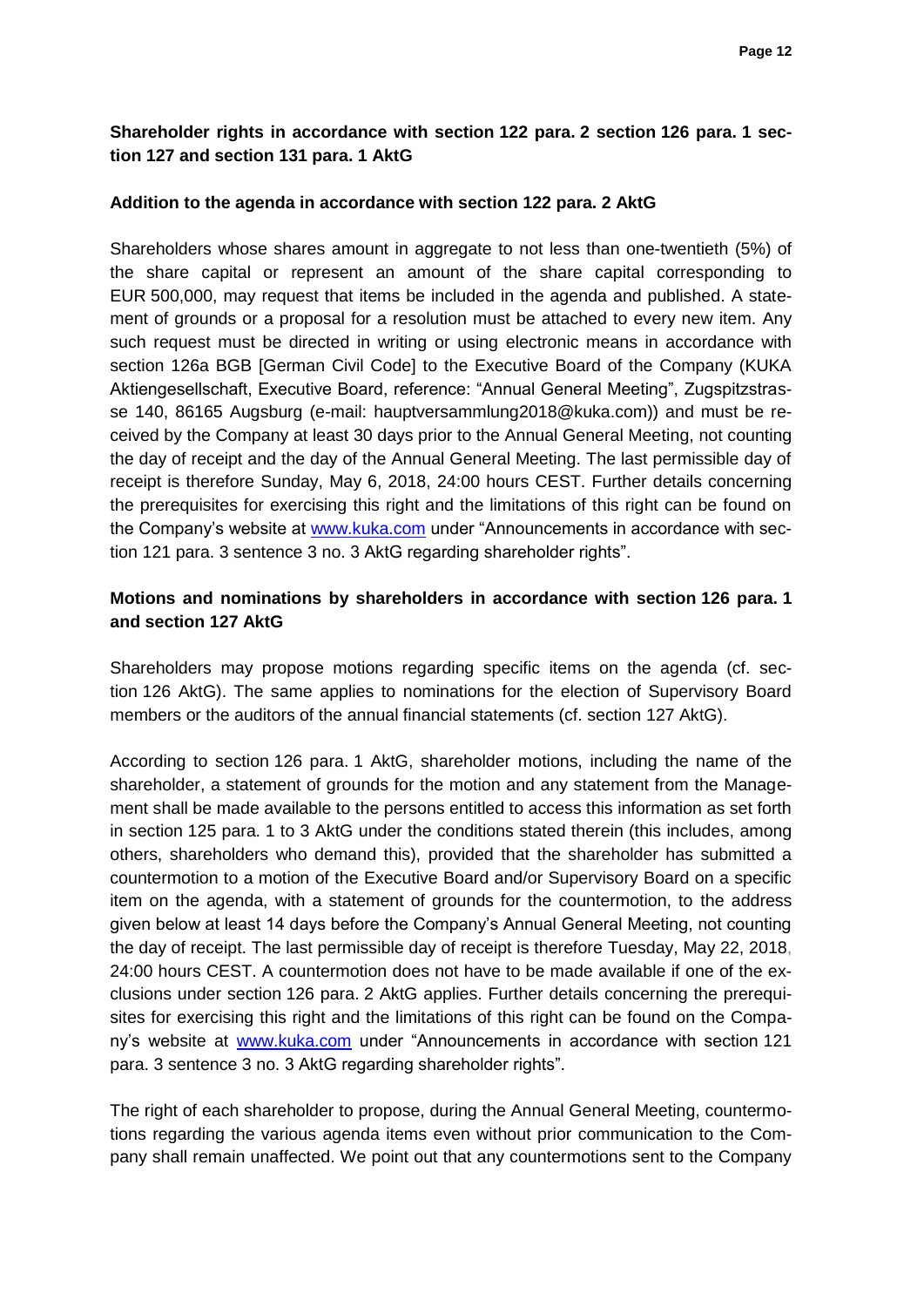in advance in due time shall be considered at the Annual General Meeting only if they are made orally during the meeting.

A statement of grounds does not need to be provided for nominations made by shareholders in accordance with section 127 AktG. Nominations for election shall be made available only if they include the name, the profession exercised and the place of residence of the nominee and, in the case of an election of Supervisory Board members, information on their membership in other supervisory boards prescribed by law (cf. section 127 sentence 3 in conjunction with section 124 para. 3 and section 125 para. 1 sentence 5 AktG). According to section 127 sentence 1 in conjunction with section 126 para. 2 AktG, there are further grounds on which nominations for election do not need to be made available on the Internet. In all other respects, the prerequisites and provisions for making motions available shall correspondingly apply, in particular that Tuesday, May 22, 2018, 24:00 hours CEST, is the last permissible date for the receipt of nominations at the address given below, in order for them to still be made available. Further details concerning the prerequisites for exercising this right and the limitations of this right can be found on the Company's website at [www.kuka.com](http://www.kuka.com/) under "Announcements in accordance with section 121 para. 3 sentence 3 no. 3 AktG regarding shareholder rights".

Any motions (including any statement of grounds) or nominations made by shareholders in accordance with section 126 para. 1 and section 127 AktG must be sent exclusively to:

> **Executive Board KUKA Aktiengesellschaft Reference "Annual General Meeting" Zugspitzstrasse 140 86165 Augsburg**

**Fax: +49 (0)821 797 5393 e-mail: hauptversammlung2018@kuka.com**

Motions and nominations for election that are to be made available (including the name of the shareholder and  $-$  in the case of motions  $-$  a statement of grounds) shall be made available after their receipt on the Internet at [www.kuka.com.](http://www.kuka.com/) Any statements from the Management shall also be made available at the above Internet address.

## **Right of shareholders to information in accordance with section 131 para. 1 AktG**

At the Annual General Meeting, each shareholder and shareholder representative may request from the Executive Board information on the Company's affairs, to the extent that such information is necessary to permit a proper evaluation of the relevant item on the agenda (cf. section 131 para. 1 AktG). This right to information also extends to information on the Company's legal and business relations with any affiliated company, as well as information on the state of the Group and the companies included in the consolidated financial statements. Requests for information are generally to be made orally at the Annual General Meeting during the discussion.